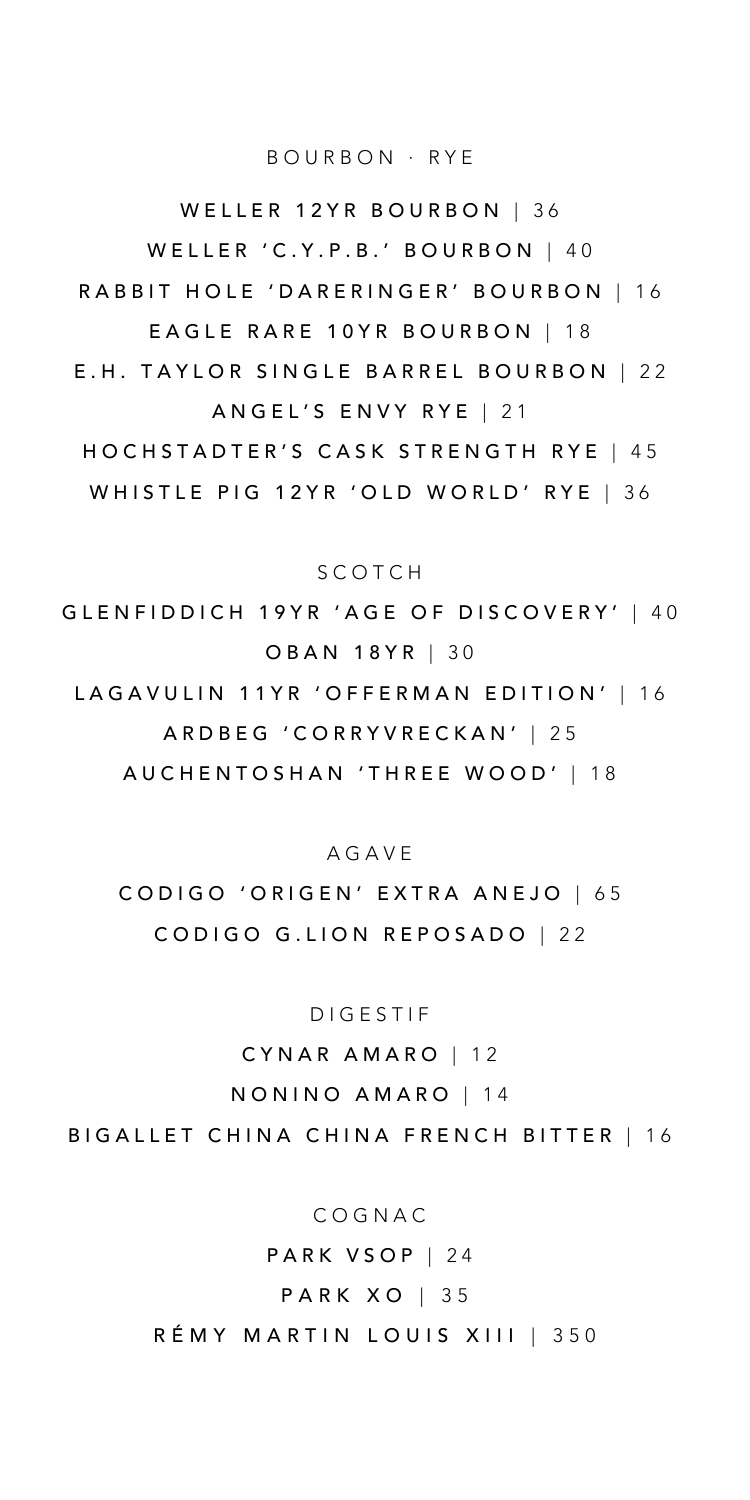## DESSERT SELECTIONS | 21

### LYCHEE ROSE CAKE

raspberry glaze. white chocolate mousse. toasted almond .

## TROPICAL VACHERIN

laie vanilla meringue. calamansi curd. tokaji poached pineapple .

## HONOKA'A CHOCOLATE

salted caramel. thyme chantilly. candied hazelnut.

# FRENCH - STYLE CHEESE S

selection of three. wine gelée. manoa honeycomb.

#### DESSERT WINES

CHÂTEAU LARIBOTTE · sauternes. france. 2018. | 16

DOMAINE DES BAUMARD · quarts de chaume. france. 2017. | 35

ROYAL TOKAJI '5 PUTTONYOS ASZU' · tokaj. hungary. 2016. | 28

GRAHAM'S 20 YEAR TAWNY PORT · douro. portugal. nv. | 24

## LUSTAU 'EAST INDIA SOLERA SHERRY' · jerez. spain. nv. | 12

D'OLIVEIRAS VERDELHO · madeira. portugal. 1912. | 120

### DESSERT COCKTAILS | 18

### HOT BUTTERED RUM

winter spiced brown butter. koloa 12 barrel select kaua'i reserve rum. stroopwafel .

### COCO CANNELLE

k ō hana ' kokoleka ' cacao & honey hawaiian agricole rum. rittenhouse rye. kina l'aero d'or. cinnamon smoke.

#### REBEL JUST FOR KICKS

winter spiced brown butter infused rebel bourbon. black walnut bitters. peanut butter brittle.

### THE SMOKING TUX

wheatley vodka. tuaca. white & dark chocolate. crème de cacao. cream. toasted marshmallow.

*\* consuming raw or undercooked meats, poultry, seafood, shellfish or eggs may increase your risk of foodborne illness. please notify your server of any food allergies.*